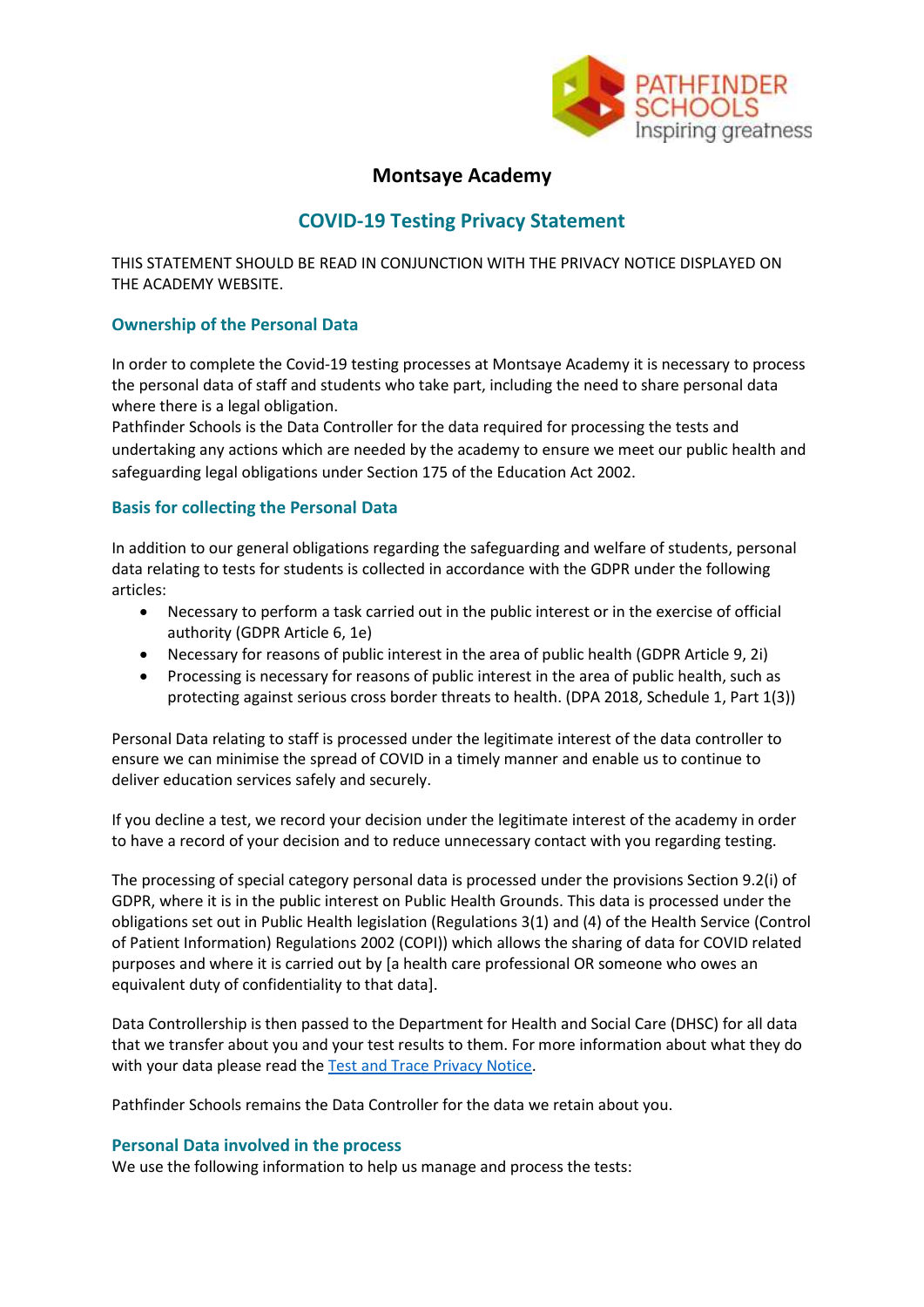

- Name
- Date of birth (and year group)
- **Gender**
- **Ethnicity**
- Home postcode
- Email address
- Mobile number
- Unique barcode assigned to each individual test and which will become the primary reference number for the tests
- Test result
- Parent/guardians/carers contact details (if required)

We will only use information that is collected directly from you specifically for the purpose of the tests, even if you have previously provided us with this information.

#### **How we store your personal information**

The information will only be stored securely on local spreadsheets in academy whilst it is needed. It will also be entered directly onto DHSC digital services for the NHS Test and Trace purposes. The Academy will not have access to the information on the digital service once it has been entered.

## **Processing of personal data relating to positive test results**

Staff, students or parents/carers (depending on contact details provided) will be informed of the result by the academy and will be advised how to book a confirmatory test.

We will use this information to enact our own COVID isolation processes without telling anyone who it is that has received the positive test.

The information will be transferred to DHSC, who will share this with the NHS, GPs. PHE and the Local Government will use this information for wider test and trace activities as well as statistical and research purposes.

This information is processed and shared under obligations set out in Public Health legislation under Regulations 3(1) and (4) of the Health Service (Control of Patient Information) Regulations 2002 (COPI) which allows the sharing of data for COVID related purposes.

This information will be kept by the academy for up to 14 days and by the NHS for 8 years.

#### **Processing of personal data relating to negative test results**

We will record a negative result and the information will be transferred to DHSC, NHS, PHE and Local Government who will use the information for statistical and research purposes.

This information is processed and shared under obligations set out in Public Health legislation under Regulations 3(1) and (4) of the Health Service (Control of Patient Information) Regulations 2002 (COPI) which allows the sharing of data for COVID related purposes.

This information will be kept by the academy for up to 14 days and by the NHS for 8 years.

#### **Processing of personal data relating to declining a test**